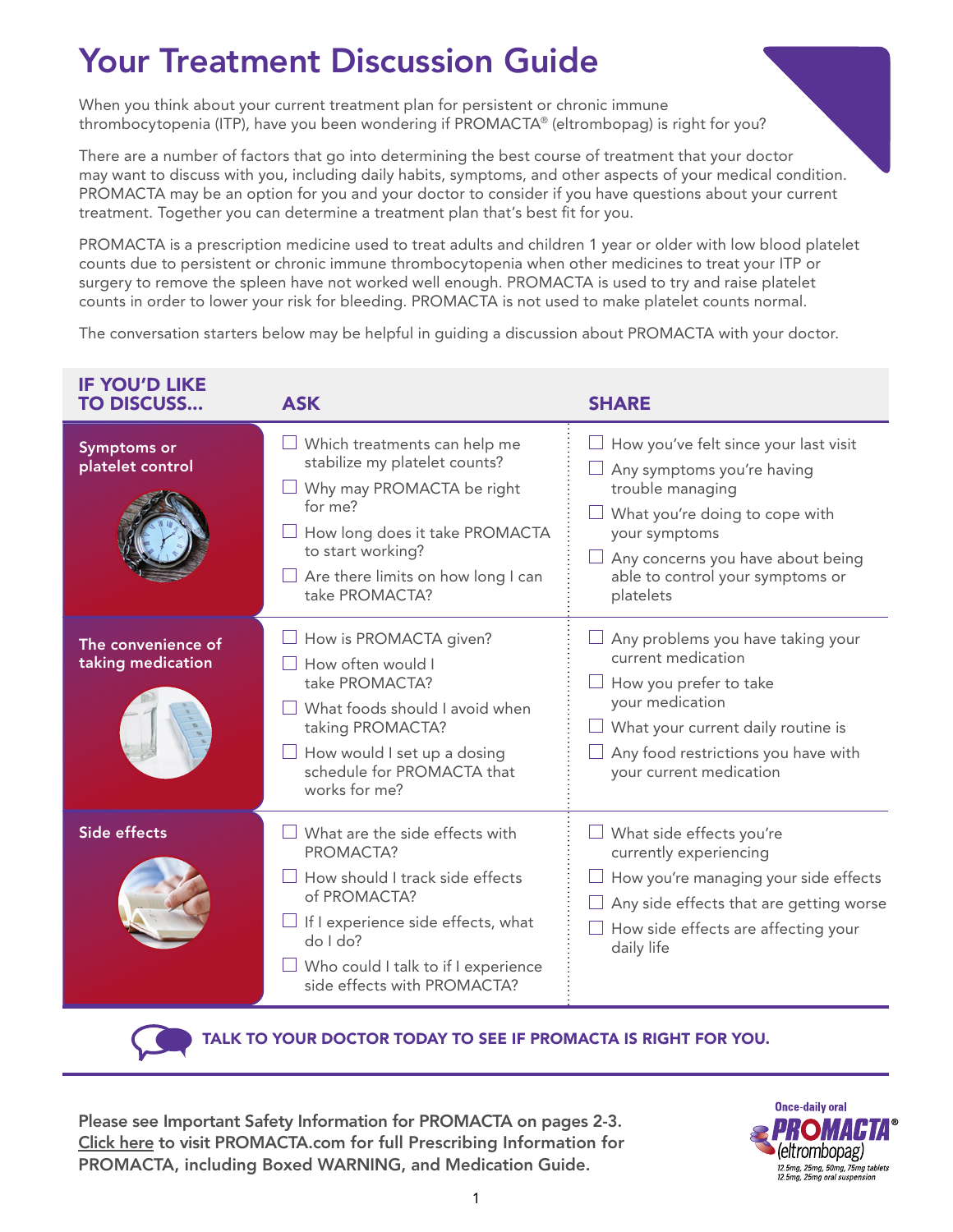# APPROVED USES AND IMPORTANT SAFETY INFORMATION

### Approved Uses for PROMACTA® (eltrombopag)

PROMACTA is a prescription medicine used to treat adults and children 1 year and older with low blood platelet counts due to persistent or chronic immune thrombocytopenia (ITP) when other medicines to treat your ITP or surgery to remove the spleen have not worked well enough. PROMACTA is used to try to raise platelet counts in order to lower your risk for bleeding.

PROMACTA is not used to make platelet counts normal.

PROMACTA is for treatment of certain people with low platelet counts caused by persistent or chronic ITP, chronic hepatitis C virus (HCV), or severe aplastic anemia (SAA), not for a precancerous condition called myelodysplastic syndromes (MDS) or low platelet counts caused by other conditions or diseases.

It is not known if PROMACTA is safe and effective in children with chronic HCV or previously treated SAA, in children younger than 1 year with ITP, or children younger than 2 years when used in combination with standard immunosuppressive therapy as the first treatment for SAA.

# Important Safety Information for PROMACTA® (eltrombopag)

#### What is the most important information I should know about PROMACTA?

PROMACTA can cause serious side effects, including:

#### Liver problems.

PROMACTA may increase your risk of liver problems that may be severe and possibly life-threatening. Your health care provider will do blood tests to check your liver function before you start taking PROMACTA and during treatment. Your health care provider may stop your treatment with PROMACTA if you have changes in your liver function blood tests.

Tell your health care provider right away if you have any of these signs and symptoms of liver problems:

- yellowing of the skin or the whites of the eyes (jaundice)
- unusual darkening of the urine
- unusual tiredness
- right upper stomach area (abdomen) pain
- confusion
- swelling of the stomach area (abdomen)

## What are the possible side effects of PROMACTA?

PROMACTA may cause serious side effects, including:

- Worsening of a precancerous blood condition to a blood cancer called acute myelogenous leukemia (AML). PROMACTA is not for treatment of people with a precancerous condition called myelodysplastic syndromes (MDS). If you have MDS and receive PROMACTA, your MDS condition may worsen and become AML. If MDS worsens to become AML, you may die sooner from AML
- High platelet counts and higher risk for blood clots. Your risk of getting a blood clot is increased if your platelet count is too high during treatment with PROMACTA. Your risk of getting a blood clot may also be increased during treatment with PROMACTA if you have normal or low platelet counts. You may have severe problems or die from some forms of blood clots, such as clots that travel to the lungs or that cause heart attacks or strokes. Your health care provider will check your blood platelet counts and change your dose or stop PROMACTA if your platelet counts get too high. Tell your health care provider right away if you have signs and symptoms of a blood clot in the leg such as swelling, pain, or tenderness.

 People with chronic liver disease may be at risk for a type of blood clot in the stomach area. Tell your health care provider right away if you have stomach area pain that may be a symptom of this type of blood clot

• New or worsened cataracts (a clouding of the lens in the eye). New or worsened cataracts have happened in people taking PROMACTA. Your health care provider will check your eyes before and during your treatment with PROMACTA. Tell your health care provider about any changes in your eyesight while taking PROMACTA

# What should I tell my health care provider before taking PROMACTA?

#### Before you take PROMACTA, tell your health care provider about all of your medical conditions, including if you:

- have liver problems
- have a precancerous condition called MDS or a blood cancer
- have or have had a blood clot
- have a history of cataracts
- have had surgery to remove your spleen (splenectomy)
- have bleeding problems
- are of Asian ancestry (such as Chinese, Japanese, Taiwanese, or Korean). You may need a lower dose of PROMACTA

[Click here t](https://www.novartis.us/sites/www.novartis.us/files/promacta.pdf)o visit PROMACTA.com [for full Prescribing Information for](https://www.novartis.us/sites/www.novartis.us/files/promacta.pdf)  [PROMACTA, including Boxed WARNING, and Medication Guide.](https://www.novartis.us/sites/www.novartis.us/files/promacta.pdf)